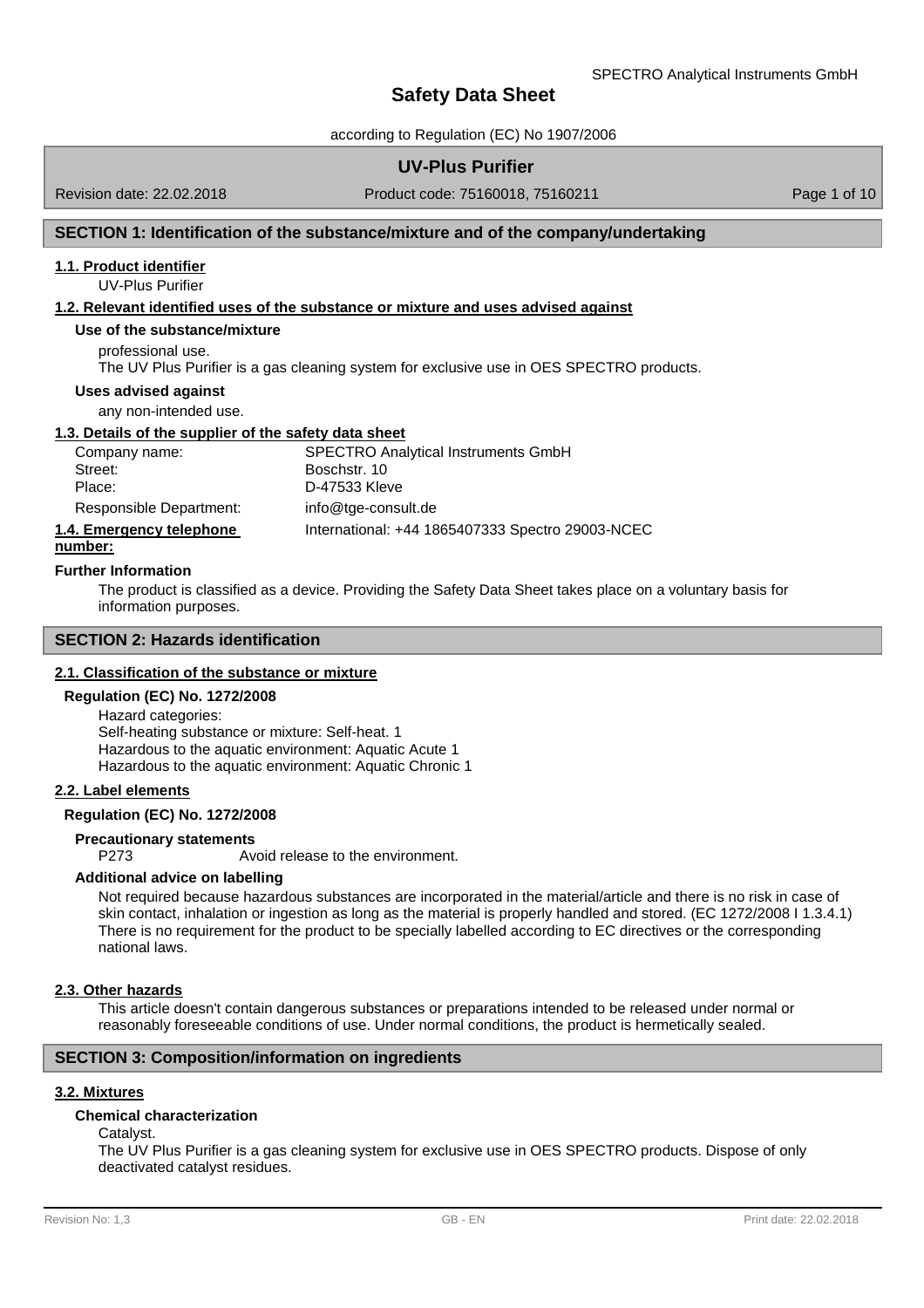according to Regulation (EC) No 1907/2006

## **UV-Plus Purifier**

Revision date: 22.02.2018

Product code: 75160018, 75160211 Product code: 75160018, 75160211

#### **Hazardous components**

| CAS No    | Chemical name                                 |                                                                 |                  |  |  |
|-----------|-----------------------------------------------|-----------------------------------------------------------------|------------------|--|--|
|           | EC No                                         | Index No                                                        | <b>IREACH No</b> |  |  |
|           |                                               | Classification according to Regulation (EC) No. 1272/2008 [CLP] |                  |  |  |
|           | activated Copper Oxide                        |                                                                 |                  |  |  |
|           |                                               |                                                                 |                  |  |  |
|           | Self-heat. 1; H251                            |                                                                 |                  |  |  |
| 1317-38-0 | Copper oxide                                  |                                                                 |                  |  |  |
|           | 215-269-1                                     |                                                                 | 01-2119502447-44 |  |  |
|           | Aquatic Acute 1, Aquatic Chronic 1; H400 H410 |                                                                 |                  |  |  |
| 1304-28-5 | Bariumoxide                                   |                                                                 |                  |  |  |
|           | 215-127-9                                     | 056-002-00-7                                                    |                  |  |  |
|           | Acute Tox. 4, Acute Tox. 4; H302 H332         |                                                                 |                  |  |  |
| 1314-13-2 | zinc oxide                                    |                                                                 |                  |  |  |
|           | 215-222-5                                     | 030-013-00-7                                                    |                  |  |  |
|           | Aquatic Acute 1, Aquatic Chronic 1; H400 H410 |                                                                 |                  |  |  |

Full text of H and EUH statements: see section 16.

#### **Further Information**

Product does not contain listed SVHC substances > 0,1 % according to Regulation (EC) No. 1907/2006 Article 59 (REACH)

## **SECTION 4: First aid measures**

## **4.1. Description of first aid measures**

#### **General information**

In case of accident or unwellness, seek medical advice immediately (show directions for use or safety data sheet if possible).

### **After inhalation**

In case of accident by inhalation: remove casualty to fresh air and keep at rest. In all cases of doubt, or when symptoms persist, seek medical advice.

### **After contact with skin**

In the event of a damaged container. If material escapes: After contact with skin, wash immediately with: Water. In all cases of doubt, or when symptoms persist, seek medical advice.

#### **After contact with eyes**

In the event of a damaged container. If material escapes:

Rinse immediately carefully and thoroughly with eye-bath or water. In case of troubles or persistent symptoms, consult an ophthalmologist.

### **After ingestion**

In the event of a damaged container. If material escapes:

Rinse mouth thoroughly with water. Let water be drunken in little sips (dilution effect). In all cases of doubt, or when symptoms persist, seek medical advice.

#### **4.2. Most important symptoms and effects, both acute and delayed**

No information available.

# **4.3. Indication of any immediate medical attention and special treatment needed**

Treat symptomatically.

#### **SECTION 5: Firefighting measures**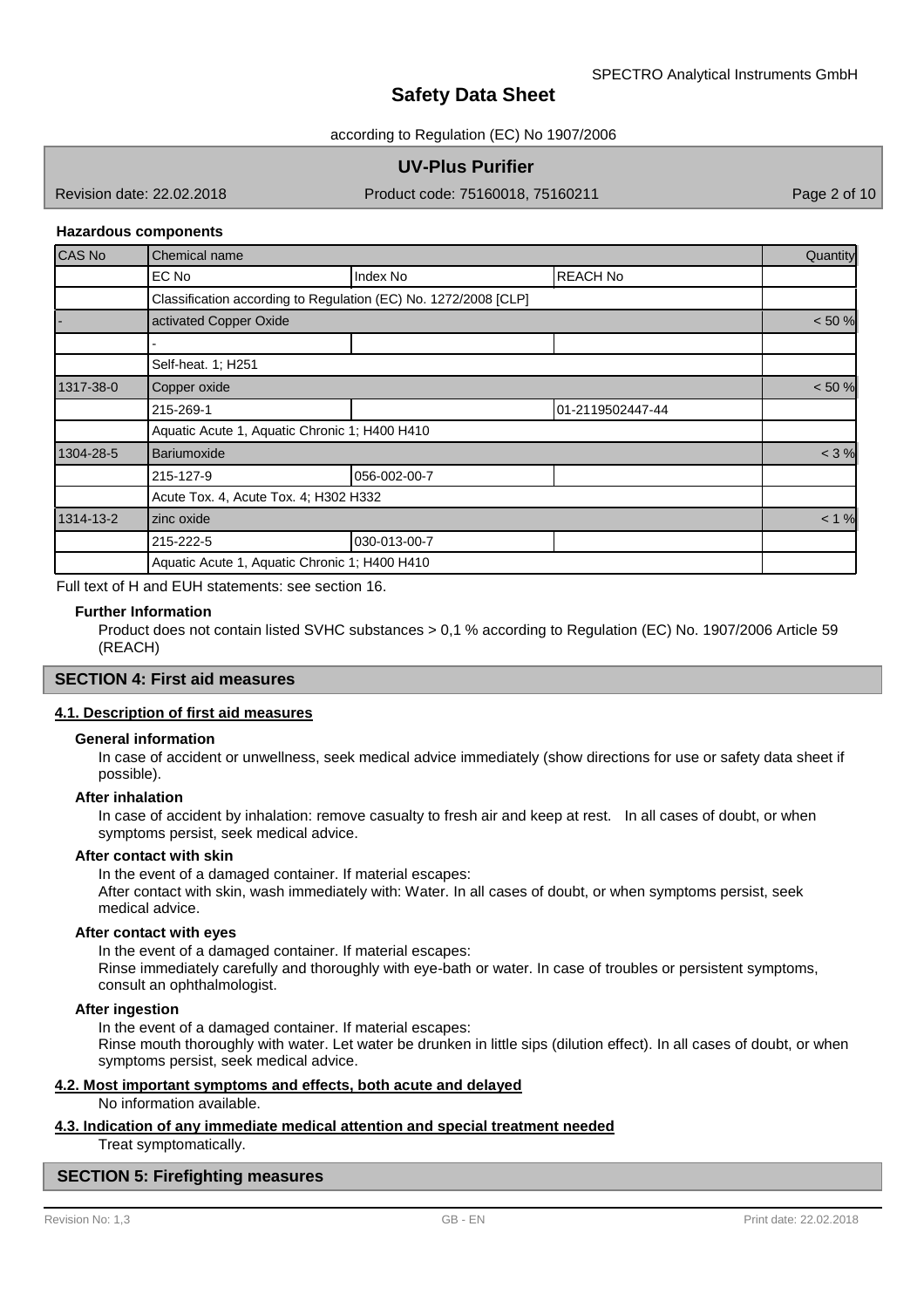according to Regulation (EC) No 1907/2006

# **UV-Plus Purifier**

Revision date: 22.02.2018

Product code: 75160018, 75160211 Product code: 75160018, 75160211

## **5.1. Extinguishing media**

## **Suitable extinguishing media**

The product itself does not burn.

In the event of a damaged container. If material escapes: D powder. Dry sand.

### **Unsuitable extinguishing media**

Water.

#### **5.2. Special hazards arising from the substance or mixture**

Can be released in case of fire: Gas/vapours, harmful.

#### **5.3. Advice for firefighters**

Wear a self-contained breathing apparatus and chemical protective clothing.

#### **Additional information**

Collect contaminated fire extinguishing water separately. Do not allow entering drains or surface water. Co-ordinate fire-fighting measures to the fire surroundings. Use water spray jet to protect personnel and to cool endangered containers.

## **SECTION 6: Accidental release measures**

### **6.1. Personal precautions, protective equipment and emergency procedures**

Wear personal protection equipment. Warning: May cause fire. In case of fire, use fire extinguisher class D.

## **6.2. Environmental precautions**

Do not allow to enter into surface water or drains. In case of gas escape or of entry into waterways, soil or drains, inform the responsible authorities.

### **6.3. Methods and material for containment and cleaning up**

Dispose of only deactivated catalyst residues. Take up carefully when dry. Avoid contact with water. Treat the recovered material as prescribed in the section on waste disposal. Clean contaminated articles and floor according to the environmental legislation.

#### **6.4. Reference to other sections**

See protective measures under point 7 and 8.

#### **SECTION 7: Handling and storage**

## **7.1. Precautions for safe handling**

#### **Advice on safe handling**

Protect containers against damage. Under normal conditions, the product is hermetically sealed.

#### **Advice on protection against fire and explosion**

Protect containers against damage. Under normal conditions, the product is hermetically sealed. Usual measures for fire prevention.

#### **Further information on handling**

Advices on general occupational hygiene: refer to chapter 8

**7.2. Conditions for safe storage, including any incompatibilities**

#### not relevant **Requirements for storage rooms and vessels**

#### **Advice on storage compatibility**

not relevant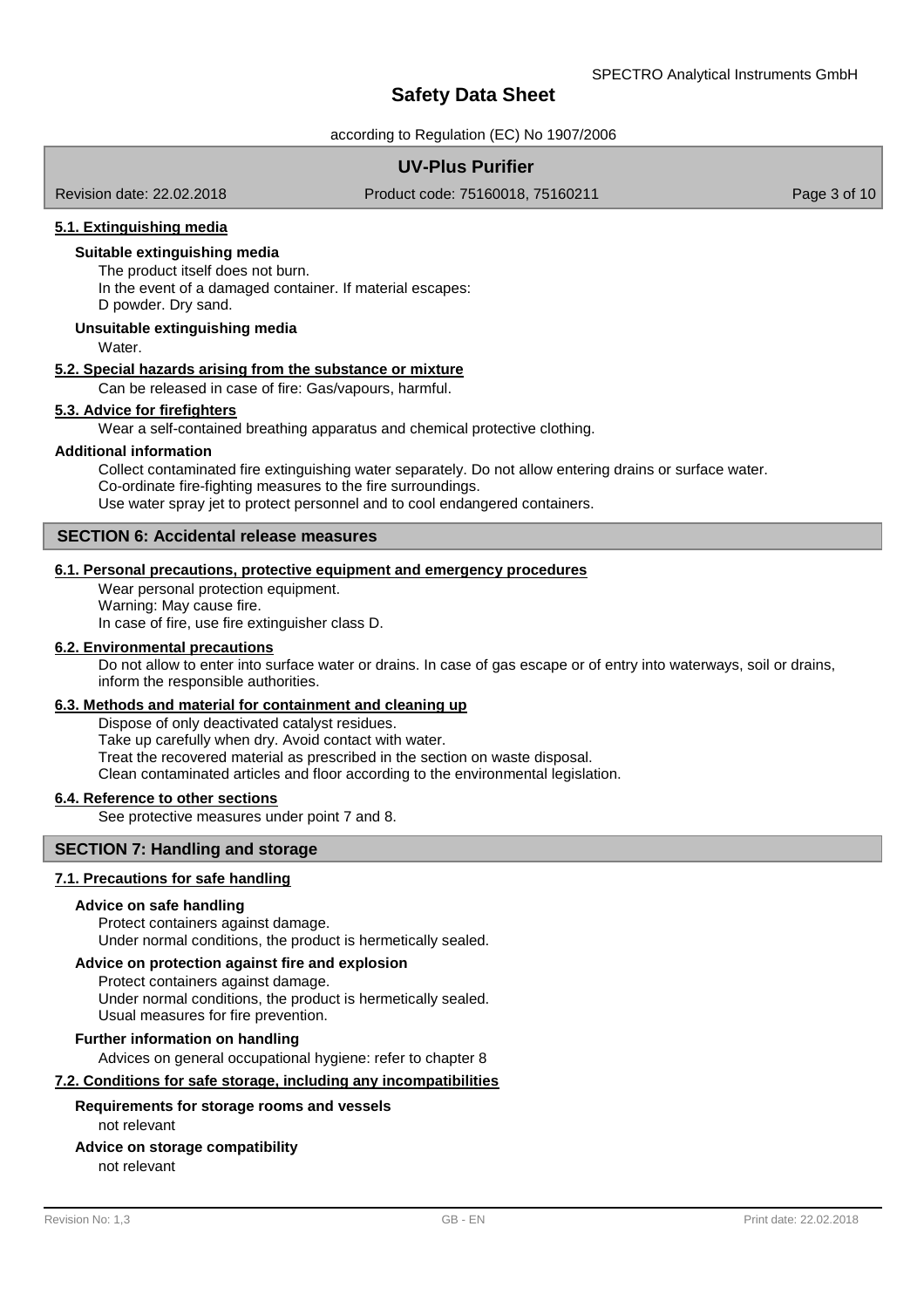according to Regulation (EC) No 1907/2006

## **UV-Plus Purifier**

Revision date: 22.02.2018

Product code: 75160018, 75160211 Product code: 75160018, 75160211

### **Further information on storage conditions**

not relevant

**7.3. Specific end use(s)**

refer to chapter 1.

## **SECTION 8: Exposure controls/personal protection**

#### **8.1. Control parameters**

#### **Exposure limits (EH40)**

| l CAS No  | Substance                       | ppm | mg/m <sup>3</sup> | fibres/ml | Category      | Origin |
|-----------|---------------------------------|-----|-------------------|-----------|---------------|--------|
| 7440-50-8 | Copper, dusts and mists (as Cu) |     |                   |           | TWA (8 h)     | WEL    |
|           |                                 |     |                   |           | STEL (15 min) | WEL    |

#### **Additional advice on limit values**

Under normal conditions, the product is hermetically sealed.

### **8.2. Exposure controls**

## **Appropriate engineering controls**

No special measures are necessary.

## **Protective and hygiene measures**

No special measures are necessary.

#### **Eye/face protection**

Eye protection: not required.

Under normal conditions, the product is hermetically sealed.

#### **Hand protection**

Hand protection: not required.

Under normal conditions, the product is hermetically sealed.

### **Respiratory protection**

With correct and proper use, and under normal conditions, breathing protection is not required. Use a positive-pressure air-supplied respirator if there is any potential for an uncontrolled release, exposure levels are not known, or any other circumstances where air-purifying respirators may not provide adequate protection.

#### **Environmental exposure controls**

No special precautionary measures are necessary.

## **SECTION 9: Physical and chemical properties**

## **9.1. Information on basic physical and chemical properties**

| Physical state:<br>Colour:<br>Odour:          | solid<br>not applicable<br>not applicable |                               |                    |
|-----------------------------------------------|-------------------------------------------|-------------------------------|--------------------|
|                                               |                                           |                               | <b>Test method</b> |
| pH-Value:                                     |                                           | not applicable                |                    |
| Changes in the physical state                 |                                           |                               |                    |
| Initial boiling point and boiling range:      |                                           | not applicable not applicable |                    |
| Flash point:                                  |                                           | not applicable                |                    |
| <b>Explosive properties</b><br>not applicable |                                           |                               |                    |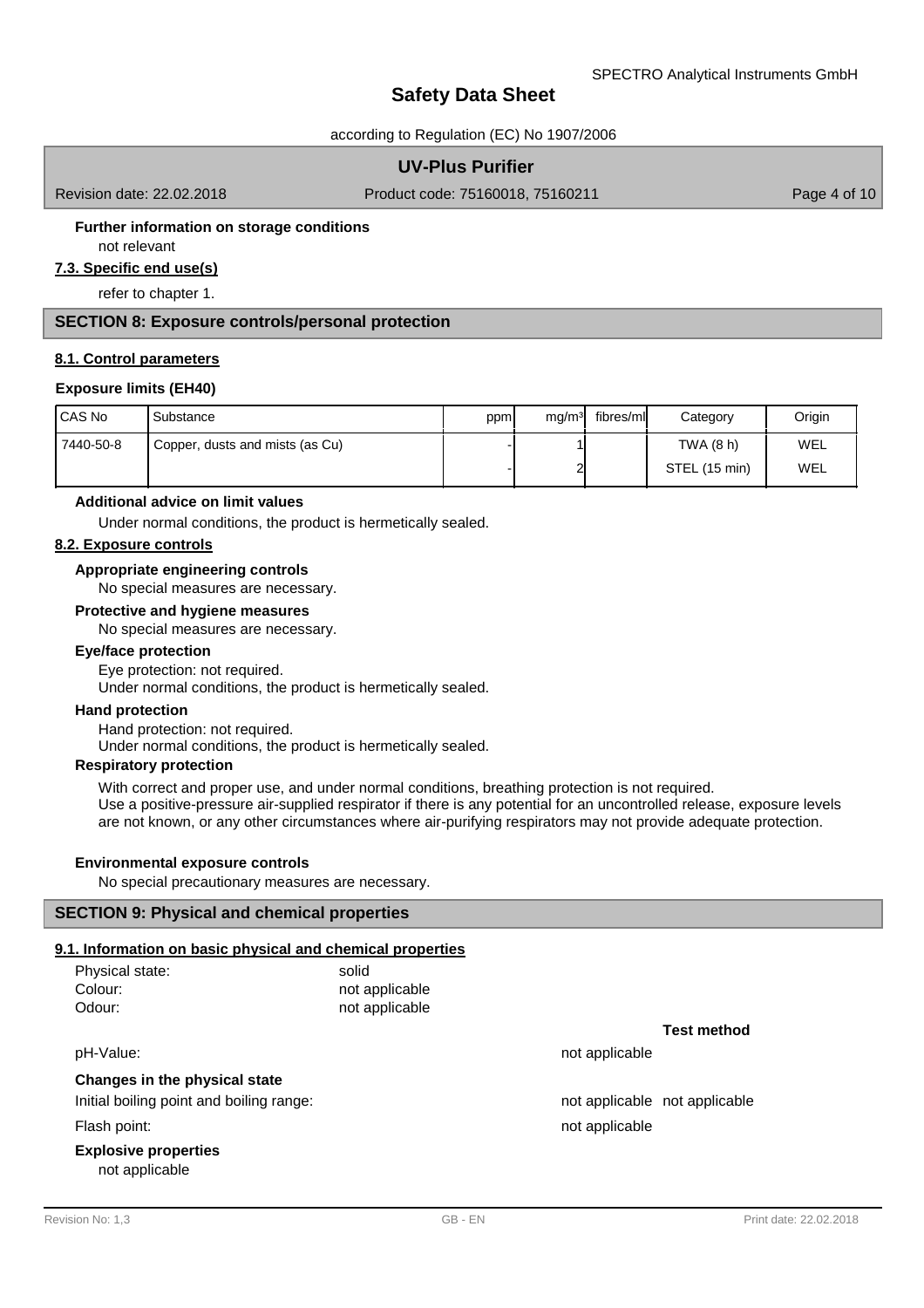according to Regulation (EC) No 1907/2006

| <b>UV-Plus Purifier</b>     |                                                                                                                |  |  |  |  |
|-----------------------------|----------------------------------------------------------------------------------------------------------------|--|--|--|--|
| Revision date: 22.02.2018   | Product code: 75160018, 75160211                                                                               |  |  |  |  |
| Lower explosion limits:     | not applicable                                                                                                 |  |  |  |  |
| Upper explosion limits:     | not applicable                                                                                                 |  |  |  |  |
| Ignition temperature:       | not applicable                                                                                                 |  |  |  |  |
| <b>Oxidizing properties</b> | In the event of a damaged container. If material escapes: Self-heating substances and mixtures May cause fire. |  |  |  |  |
| Vapour pressure:            | not applicable                                                                                                 |  |  |  |  |
| Water solubility:           | not applicable                                                                                                 |  |  |  |  |
| Viscosity / dynamic:        | not applicable                                                                                                 |  |  |  |  |
| Solvent content:            | 0%                                                                                                             |  |  |  |  |
| 9.2. Other information      |                                                                                                                |  |  |  |  |
| Solid content:              | not applicable                                                                                                 |  |  |  |  |

# **SECTION 10: Stability and reactivity**

#### **10.1. Reactivity**

No information available.

## **10.2. Chemical stability**

The product is stable under storage at normal ambient temperatures.

## **10.3. Possibility of hazardous reactions**

#### No information available.

## **10.4. Conditions to avoid**

Protect against: UV-radiation/sunlight. heat.

## **10.5. Incompatible materials**

Substances and mixtures which, in contact with water, emit flammable gases. Combustible substance. Oxidizing agents. Emission of air/oxygen.

## **10.6. Hazardous decomposition products**

Can be released in case of fire: Gas/vapours, harmful.

## **SECTION 11: Toxicological information**

#### **11.1. Information on toxicological effects**

#### **Toxicocinetics, metabolism and distribution**

No data available.

#### **Acute toxicity**

Based on available data, the classification criteria are not met.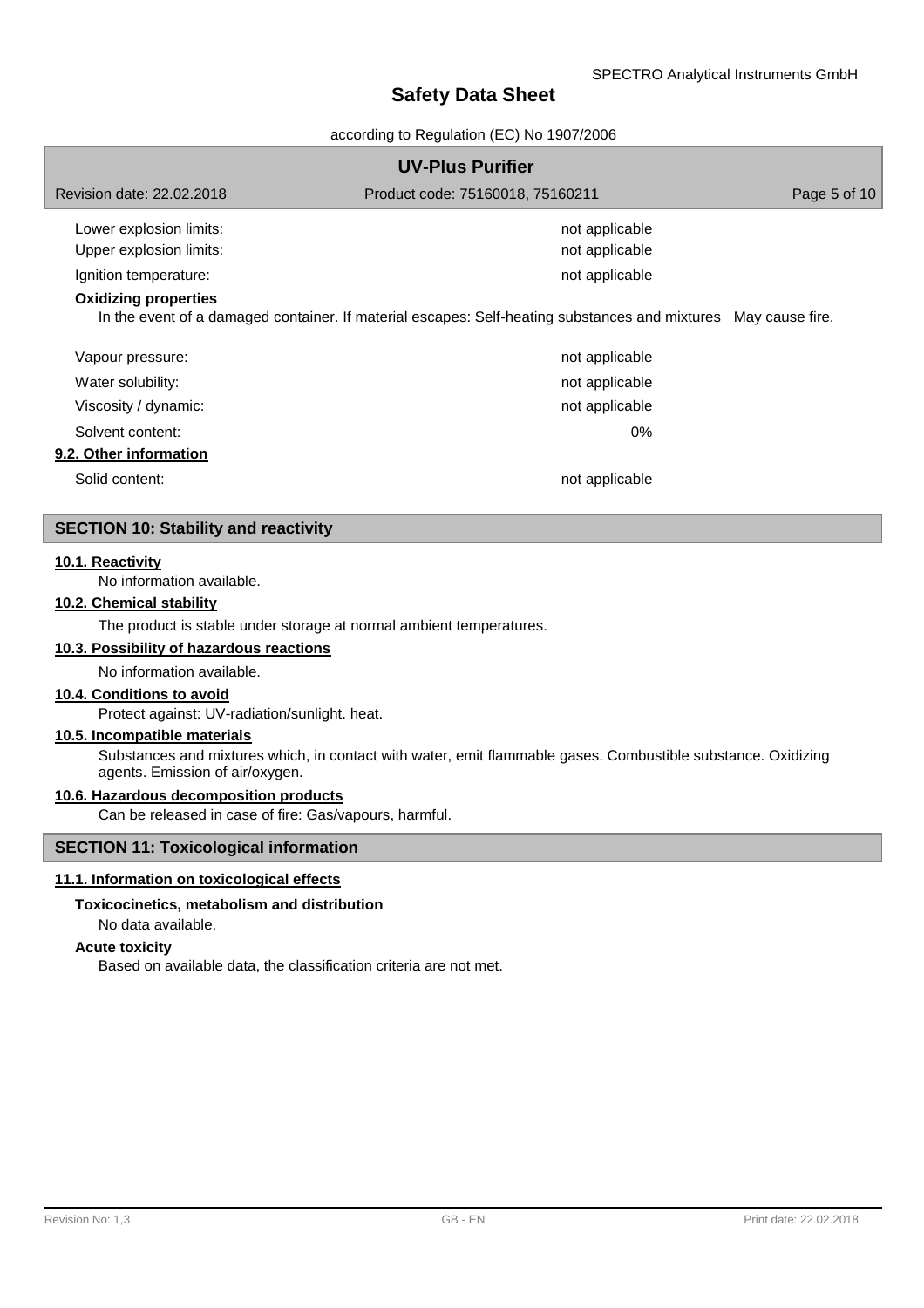#### according to Regulation (EC) No 1907/2006

## **UV-Plus Purifier**

Revision date: 22.02.2018

Product code: 75160018, 75160211 Product code: 75160018, 75160211

| CAS No    | Chemical name            |             |             |         |                     |  |
|-----------|--------------------------|-------------|-------------|---------|---------------------|--|
|           | Exposure route           | Dose        |             | Species | Source              |  |
| 1317-38-0 | Copper oxide             |             |             |         |                     |  |
|           | oral                     | LD50        | >2500 mg/kg | Rat     | <b>ECHA</b> dossier |  |
|           | dermal                   | LD50        | >2000 mg/kg | Rat     | <b>ECHA</b> dossier |  |
| 1304-28-5 | Bariumoxide              |             |             |         |                     |  |
|           | oral                     | <b>ATE</b>  | 500 mg/kg   |         |                     |  |
|           | inhalative vapour        | <b>ATE</b>  | 11 $mg/l$   |         |                     |  |
|           | inhalative aerosol       | <b>ATE</b>  | $1,5$ mg/l  |         |                     |  |
| 1314-13-2 | zinc oxide               |             |             |         |                     |  |
|           | oral                     | LD50        | >5000 mg/kg | Rat     | <b>ECHA Dossier</b> |  |
|           | dermal                   | LD50        | >2000 mg/kg | Rat     | <b>ECHA Dossier</b> |  |
|           | inhalative (4 h) aerosol | <b>LC50</b> | $>5,7$ mg/l | Rat     | <b>ECHA Dossier</b> |  |

### **Irritation and corrosivity**

Based on available data, the classification criteria are not met.

#### **Sensitising effects**

Based on available data, the classification criteria are not met. Copper oxide: no danger of sensitization. literature infomation: ECHA Dossier

## **Carcinogenic/mutagenic/toxic effects for reproduction**

Based on available data, the classification criteria are not met.

Copper oxide: Ames test negative. literature infomation: ECHA Dossier

# **STOT-single exposure**

Based on available data, the classification criteria are not met.

#### **STOT-repeated exposure**

Based on available data, the classification criteria are not met. No information available.

## **Aspiration hazard**

Based on available data, the classification criteria are not met.

#### **Specific effects in experiment on an animal**

No data available.

#### **SECTION 12: Ecological information**

#### **12.1. Toxicity**

No data available.

#### **12.2. Persistence and degradability**

The methods for determining the biological degradability are not applicable to inorganic substances.

#### **12.3. Bioaccumulative potential**

No indication of bioaccumulation potential.

#### **12.4. Mobility in soil**

No data available.

## **12.5. Results of PBT and vPvB assessment**

The components in this formulation do not meet the criteria for classification as PBT or vPvB.

#### **12.6. Other adverse effects**

No data available.

## **Further information**

Do not allow to enter into surface water or drains.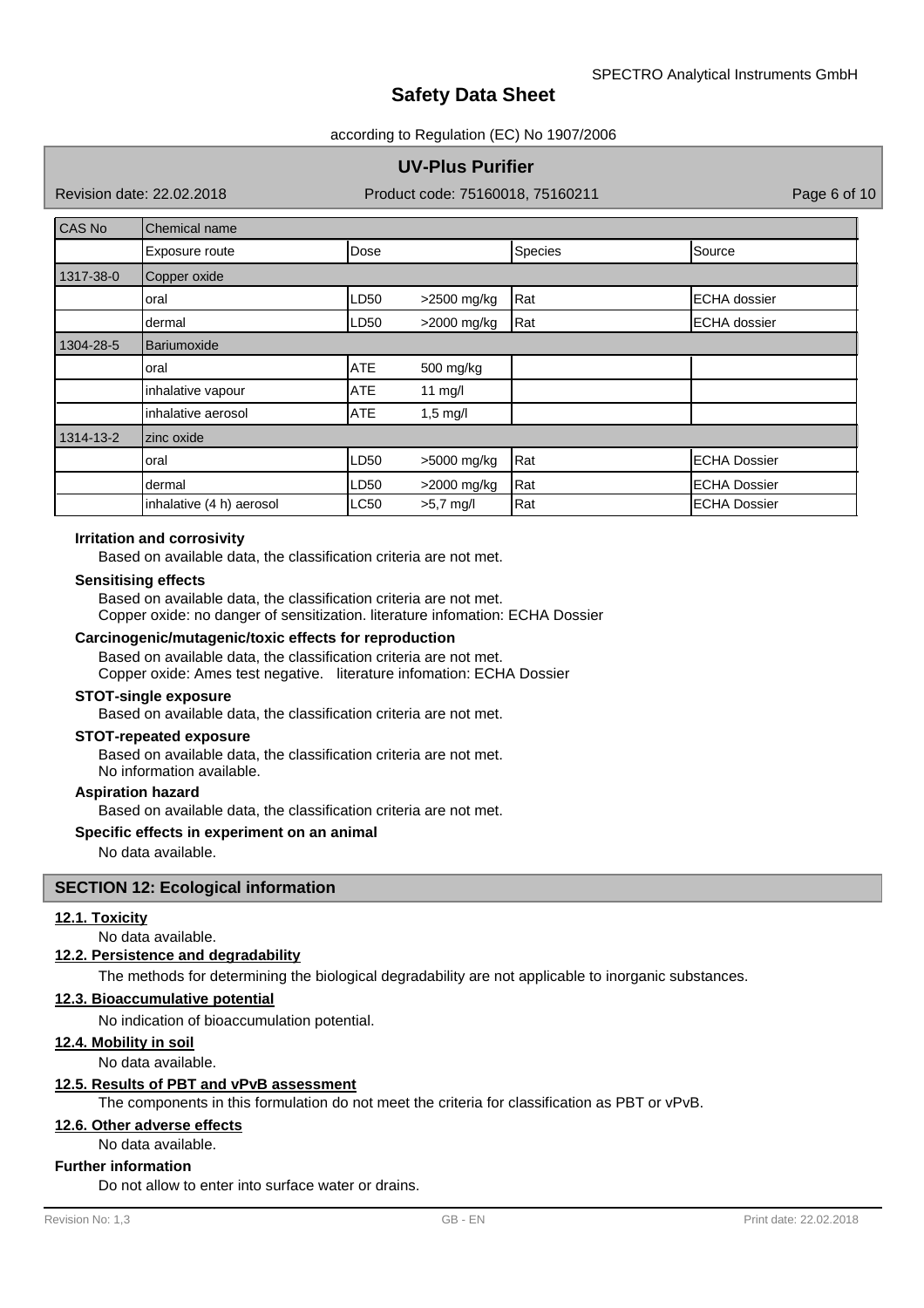according to Regulation (EC) No 1907/2006

## **UV-Plus Purifier**

Revision date: 22.02.2018

Product code: 75160018, 75160211 Product 2010 Page 7 of 10

# **SECTION 13: Disposal considerations**

# **13.1. Waste treatment methods**

#### **Advice on disposal**

Must not be disposed with household waste.

Refer to manufacturer/supplier for information on recovery/recycling.

## **Contaminated packaging**

not relevant

# **SECTION 14: Transport information**

#### **Land transport (ADR/RID)**

| 14.1. UN number:                        | <b>UN 3190</b>                                                 |
|-----------------------------------------|----------------------------------------------------------------|
| 14.2. UN proper shipping name:          | SELF-HEATING SOLID, INORGANIC, N.O.S. (Activated copper oxide) |
| 14.3. Transport hazard class(es):       | 4.2                                                            |
| 14.4. Packing group:                    | $\mathsf{II}$                                                  |
| Hazard label:                           | 4.2                                                            |
|                                         |                                                                |
| Classification code:                    | S <sub>4</sub>                                                 |
| <b>Special Provisions:</b>              | 274                                                            |
| Limited quantity:                       | 0                                                              |
| Excepted quantity:                      | E2                                                             |
| Transport category:<br>Hazard No:       | $\overline{2}$<br>40                                           |
| Tunnel restriction code:                | D/E                                                            |
| <b>Inland waterways transport (ADN)</b> |                                                                |
|                                         |                                                                |
| 14.1. UN number:                        | <b>UN 3190</b>                                                 |
| 14.2. UN proper shipping name:          | SELF-HEATING SOLID, INORGANIC, N.O.S. (Activated copper oxide) |
| 14.3. Transport hazard class(es):       | 4.2                                                            |
| 14.4. Packing group:                    | $\mathbf{H}$                                                   |
| Hazard label:                           | 4.2                                                            |
|                                         |                                                                |
| Classification code:                    | S <sub>4</sub>                                                 |
| <b>Special Provisions:</b>              | 274                                                            |
| Limited quantity:                       | 0                                                              |
| Excepted quantity:                      | E <sub>2</sub>                                                 |
| <b>Marine transport (IMDG)</b>          |                                                                |
| 14.1. UN number:                        | <b>UN 3190</b>                                                 |
| 14.2. UN proper shipping name:          | SELF-HEATING SOLID, INORGANIC, N.O.S. (Activated copper oxide) |
| 14.3. Transport hazard class(es):       | 4.2                                                            |
| 14.4. Packing group:                    | $\mathbf{II}$                                                  |
| Hazard label:                           | 4.2                                                            |
|                                         |                                                                |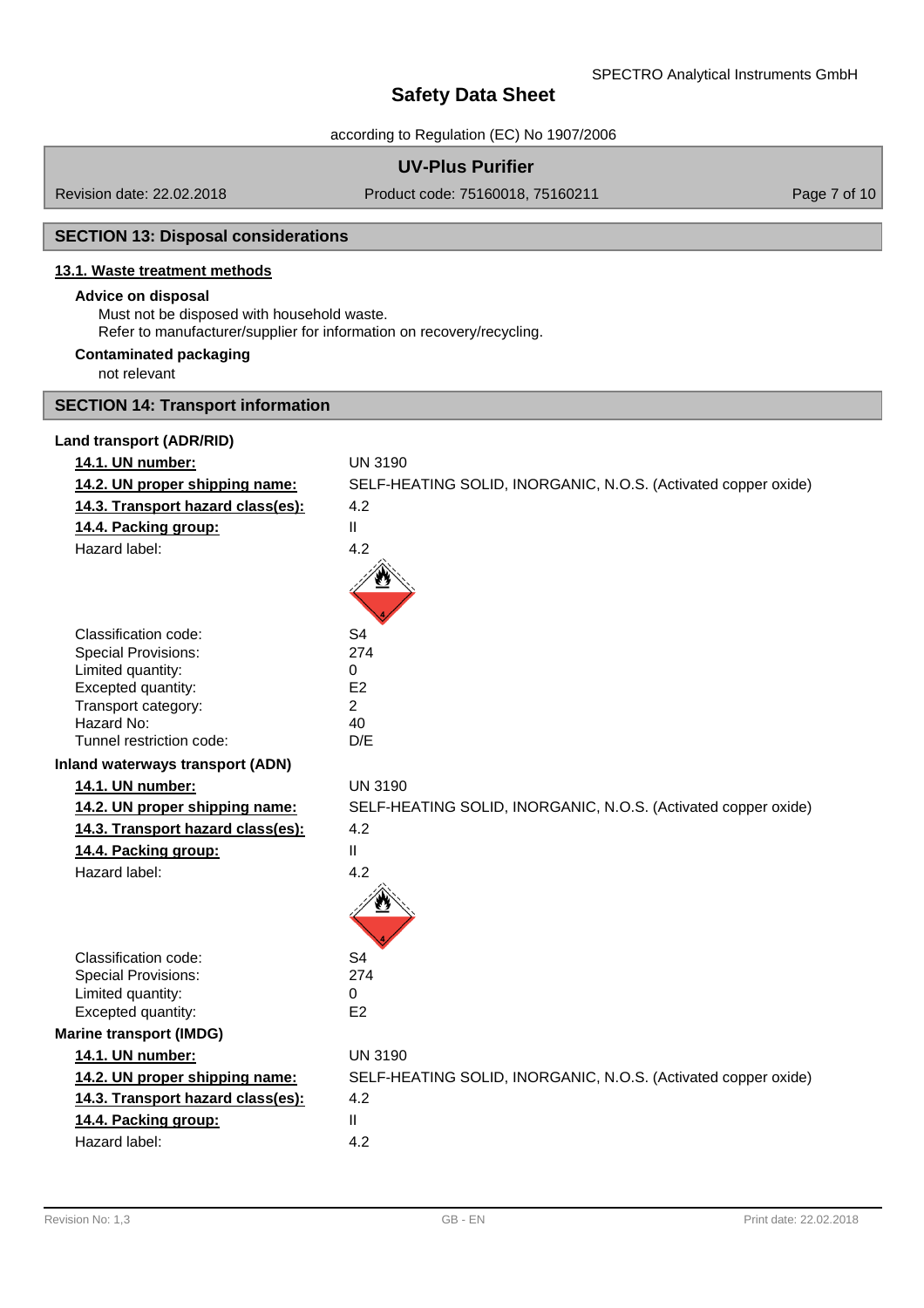# according to Regulation (EC) No 1907/2006

| <b>UV-Plus Purifier</b>                                                                                                                        |                                                                                                      |                        |  |  |  |
|------------------------------------------------------------------------------------------------------------------------------------------------|------------------------------------------------------------------------------------------------------|------------------------|--|--|--|
| Revision date: 22.02.2018                                                                                                                      | Product code: 75160018, 75160211                                                                     | Page 8 of 10           |  |  |  |
|                                                                                                                                                |                                                                                                      |                        |  |  |  |
| Marine pollutant:<br><b>Special Provisions:</b><br>Limited quantity:<br>Excepted quantity:<br>EmS:                                             | <b>YES</b><br>274<br>0<br>E <sub>2</sub><br>$F-A, S-J$                                               |                        |  |  |  |
| Air transport (ICAO-TI/IATA-DGR)                                                                                                               |                                                                                                      |                        |  |  |  |
| 14.1. UN number:                                                                                                                               | <b>UN 3190</b>                                                                                       |                        |  |  |  |
| 14.2. UN proper shipping name:                                                                                                                 | SELF-HEATING SOLID, INORGANIC, N.O.S. (Activated copper oxide)                                       |                        |  |  |  |
| 14.3. Transport hazard class(es):                                                                                                              | 4.2                                                                                                  |                        |  |  |  |
| 14.4. Packing group:                                                                                                                           | Ш                                                                                                    |                        |  |  |  |
| Hazard label:                                                                                                                                  | 4.2                                                                                                  |                        |  |  |  |
| <b>Special Provisions:</b><br>Limited quantity Passenger:<br>Passenger LQ:<br>Excepted quantity:                                               | A3 A803<br>Forbidden<br>Forbidden<br>E <sub>2</sub>                                                  |                        |  |  |  |
| IATA-packing instructions - Passenger:<br>IATA-max. quantity - Passenger:<br>IATA-packing instructions - Cargo:<br>IATA-max. quantity - Cargo: | 467<br>$15$ kg<br>470<br>50 kg                                                                       |                        |  |  |  |
| 14.5. Environmental hazards                                                                                                                    |                                                                                                      |                        |  |  |  |
| ENVIRONMENTALLY HAZARDOUS:                                                                                                                     | yes                                                                                                  |                        |  |  |  |
| Danger releasing substance:                                                                                                                    | Copper oxide                                                                                         |                        |  |  |  |
| 14.6. Special precautions for user<br>refer to chapter 6-8                                                                                     |                                                                                                      |                        |  |  |  |
| 14.7. Transport in bulk according to Annex II of Marpol and the IBC Code                                                                       |                                                                                                      |                        |  |  |  |
| not relevant                                                                                                                                   |                                                                                                      |                        |  |  |  |
| <b>SECTION 15: Regulatory information</b>                                                                                                      |                                                                                                      |                        |  |  |  |
|                                                                                                                                                | 15.1. Safety, health and environmental regulations/legislation specific for the substance or mixture |                        |  |  |  |
| <b>EU</b> regulatory information                                                                                                               |                                                                                                      |                        |  |  |  |
| 2010/75/EU (VOC):                                                                                                                              | 0%                                                                                                   |                        |  |  |  |
| 2004/42/EC (VOC):                                                                                                                              | 0 g/L                                                                                                |                        |  |  |  |
| Information according to 2012/18/EU<br>(SEVESO III):                                                                                           | Not subject to 2012/18/EU (SEVESO III)                                                               |                        |  |  |  |
| <b>Additional information</b><br>REACH 1907/2006 Appendix XVII, No (mixture): 3                                                                | The mixture is classified as hazardous according to regulation (EC) No 1272/2008 [CLP].              |                        |  |  |  |
| National regulatory information                                                                                                                |                                                                                                      |                        |  |  |  |
| Water contaminating class (D):                                                                                                                 | 1 - slightly water contaminating                                                                     |                        |  |  |  |
| Revision No: 1,3                                                                                                                               | GB - EN                                                                                              | Print date: 22.02.2018 |  |  |  |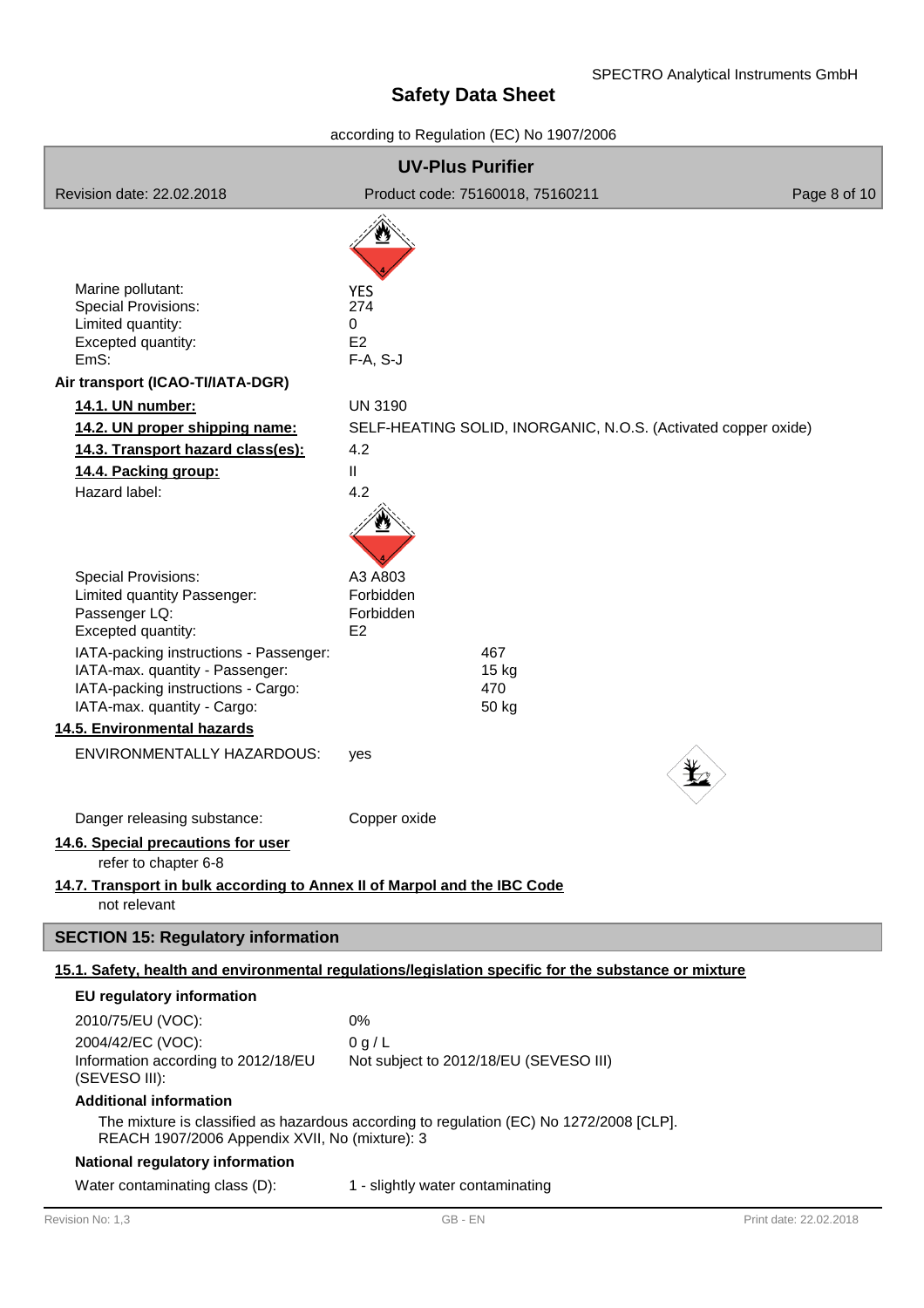according to Regulation (EC) No 1907/2006

# **UV-Plus Purifier**

Revision date: 22.02.2018

Product code: 75160018, 75160211 Product code: 75160018, 75160211

## **15.2. Chemical safety assessment**

Chemical safety assessments for substances in this mixture were not carried out.

### **SECTION 16: Other information**

#### **Changes**

Rev. 1,0 Initial release 23.04.2014 Rev. 1,1 Changes in chapter: 2, 7, 9, 10, 14, 15,16

#### **Abbreviations and acronyms**

ADR: Accord européen sur le transport des marchandises dangereuses par Route CAS Chemical Abstracts Service DNEL: Derived No Effect Level IARC: INTERNATIONAL AGENCY FOR RESEARCH ON CANCER International Carriage of Dangerous Goods by Road) IMDG: International Maritime Code for Dangerous Goods IATA: International Air Transport Association IATA-DGR: Dangerous Goods Regulations by the "International Air Transport Association" (IATA) ICAO: International Civil Aviation Organization ICAO-TI: Technical Instructions by the "International Civil Aviation Organization" (ICAO) GHS: Globally Harmonized System of Classification and Labelling of Chemicals GefStoffV: Gefahrstoffverordnung (Ordinance on Hazardous Substances, Germany) LOAEL: Lowest observed adverse effect level LOAEC: Lowest observed adverse effect concentration LC50: Lethal concentration, 50 percent LD50: Lethal dose, 50 percent NOAEL: No observed adverse effect level NOAEC: No observed adverse effect level NTP: National Toxicology Program N/A: not applicable OSHA: Concerning the International Transport of Dangerous Goods by Rail) PNEC: predicted no effect concentration PBT: Persistent bioaccumulative toxic RID: Règlement international concernant le transport des marchandises dangereuses par chemin de fer (Regulations Concerning the International Transport of Dangerous Goods by Rail ) SARA: Superfund Amendments and Reauthorization Act SVHC: substance of very high concern TRGS Technische Regeln für Gefahrstoffe TSCA: Toxic Substances Control Act VOC: Volatile Organic Compounds VwVwS: Verwaltungsvorschrift wassergefährdender Stoffe

WGK: Wassergefährdungsklasse

#### **Relevant H and EUH statements (number and full text)**

H251 Self-heating: may catch fire.

- H302 Harmful if swallowed.<br>
H332 Harmful if inhaled
- H332 Harmful if inhaled.<br>H400 Very toxic to aquat
- Very toxic to aquatic life.
- H410 Very toxic to aquatic life with long lasting effects.

## **Further Information**

Classification according EC regulation 1272/2008 (CLP): - Classification procedure: Health hazards: Calculation method. Environmental hazards: Calculation method.

Physical hazards: On basis of test data. and / or calculated and / or estimated.

The above information describes exclusively the safety requirements of the product and is based on our